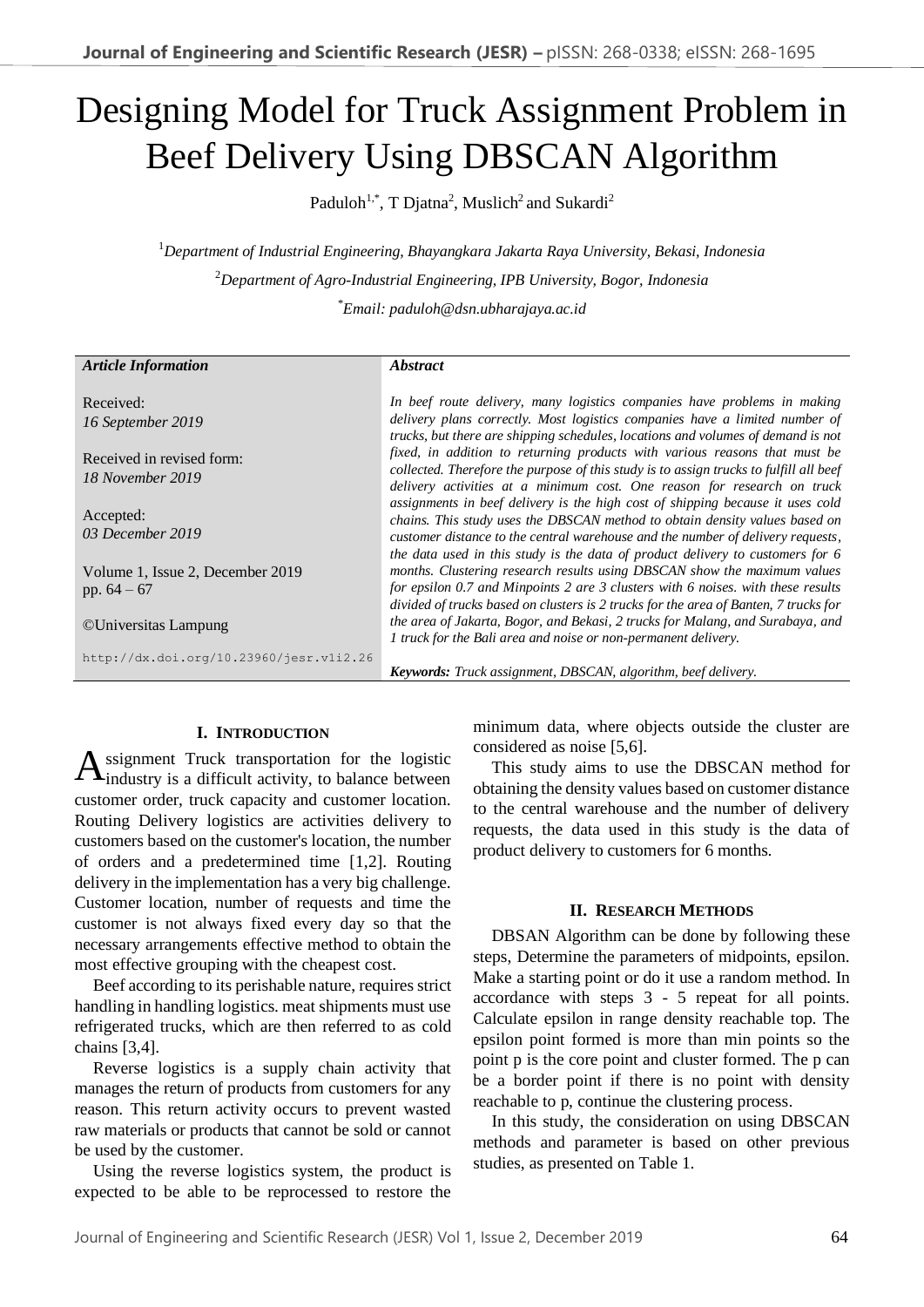| Ref.              | <b>Research Area</b>                 |  |
|-------------------|--------------------------------------|--|
|                   | <b>Reason for used DBSCAN</b>        |  |
| $\lceil 8 \rceil$ | <b>Stock Market Prediction</b>       |  |
| [9]               | Mis claim, unfixed and Approximation |  |
| [10]              | heavily skewed data                  |  |
|                   | Exploration and analysis areas using |  |

**Table 1.** Research and Development of DBSCAN Method

This uses 6-month of delivery history for distribution process and reverse activity in one sample company in West Java, Indonesia called PT. Cianjur Artha Makmur. Data Delivery collected from historical database in the company. From the raw data, the analysis is as the following framework of study as presented in Fig 2.



**Fig. 2**. Research Flow Chart

#### **III. RESULTS AND DISCUSSIONS**

#### *A. DBSCAN Analysis*

Data clustering management with DBSCAN, according to Figure 3 the process begins with data collection and selection. The data used is data on the delivery of beef products to customers within 6 months. After complete data, data transformation is done to convert raw data into desired data fields in the clustering process based on the DBSCAN Algorithm. The clustering process will produce several clusters. The average value of each cluster is the basis for route delivery distribution based on 12 vehicle fleets owned by the company. The cluster formed is tested for its validity level to get the best number of clusters.

The final stage is the determination of the type of fleet used and the amount based on the number of customers, the number of orders and the location of the customer. In actual condition company has 12 trucks for distribution and handling the customer request, some of the truck has a different volume.

Company has 250 active customers with a different type of order, some of the customers are a customer with routine order with any qty order, others customer are not routine order and the last order with the incidental request. Location of the customer is in the Jakarta area, West Java, East Java, and Bali.

The fields used in the clustering process are arranged in one table so that the data can represent the values in the data transformation process in accordance with existing conditions. The first step in analyzing the data is, make a list of all customers, the total of all active customers is 250 customers, make shipping averages from December 2018 to April 2019 and determine the distance of all customers from the warehouse during in Cileungsi, Bogor. customer data and the number of shipments by area are as shown in Table 2 below.

**Table 2.** Sample Data Customer Location Avg. Order

| Area       | <b>Number</b>  | Average      | % Customer | % Qty/Days |
|------------|----------------|--------------|------------|------------|
| Jakarta    | 98             | 3.696        | 32%        | 14%        |
| Bogor      | 37             | 3.791        | 12%        | 14%        |
| Banten     | 29             | 6.676        | 10%        | 25%        |
| Bekasi     | 25             | 6.332        | 8%         | 24%        |
| Surabaya   | 25             | 736          | 8%         | 3%         |
| Bandung    | 21             | 768          | 7%         | 3%         |
| Depok      | 19             | 868          | 6%         | 3%         |
| Cianjur    | 14             | 400          | 5%         | 1%         |
| Cibubur    | $\overline{7}$ | 53           | 2%         | 0%         |
| Malang     | 6              | 232          | 2%         | 1%         |
| Bali       | $\overline{4}$ | 551          | 1%         | 2%         |
| Subang     | 3              | 29           | 1%         | 0%         |
| Sidoarjo   | 3              | 95           | 1%         | 0%         |
| Cirebon    | $\overline{c}$ | 288          | 1%         | 1%         |
| Cikarang   | $\overline{c}$ | 257          | 1%         | 1%         |
| Jonggol    | $\overline{c}$ | 15           | 1%         | 0%         |
| Tasik      | $\overline{c}$ | 1.451        | 1%         | 5%         |
| Medan      | 1              | 564          | 0%         | 2%         |
| Cipanas    | $\mathbf{1}$   | 22           | 0%         | 0%         |
| Sukabumi   | 1              | 10           | 0%         | 0%         |
| Purwakarta | 1              | $\mathbf{0}$ | 0%         | 0%         |
| Lombok     | 1              | ۰            | 0%         | 0%         |
| Solo       | 1              | ٠            | 0%         | 0%         |

Based on the conditions in the table 2 above the most customers the company is in the area of Jakarta, Bogor, Tangerang, and Bekasi, with a total of 60%, with details of Jakarta of 32%, Bogor 11%, Tangerang 10% and Bekasi of 8%. for the customer category based on the amount of shipping Tangerang is an area with the highest number of shipments of 25%, then Bekasi by 24%. for Jakarta and Bogor each at 14%, if summed up by Jakarta, Bogor, Tangerang and Bekasi area operators reached 76%.

Based on the conditions, focus delivery is in Jakarta and surrounding areas. Figure 9 shows the shipping route to customers by the company location. company customers spread from the Banten and Bali regions, then there are terraces located in Medan and Lombok. to manage delivery now the company uses 12 trucks with details truck Capacity 11 Ton are 1 truck, 6 Ton 1 truck, 4.5 Ton 1 truck, 2.5 Ton 6. Truck, 1 Ton 1 Truck and 5-ton 2 truck, with total Capacity 23 Ton.

#### *B. Truck Capacity and Assignment*

As discussed earlier, the limitation, in this case, is the number of trucks owned by the company is fixed, while the number of requests and locations is not fixed every day. The following table 3 is a list of trucks owned by the company. DBSCAN clustering in this paper uses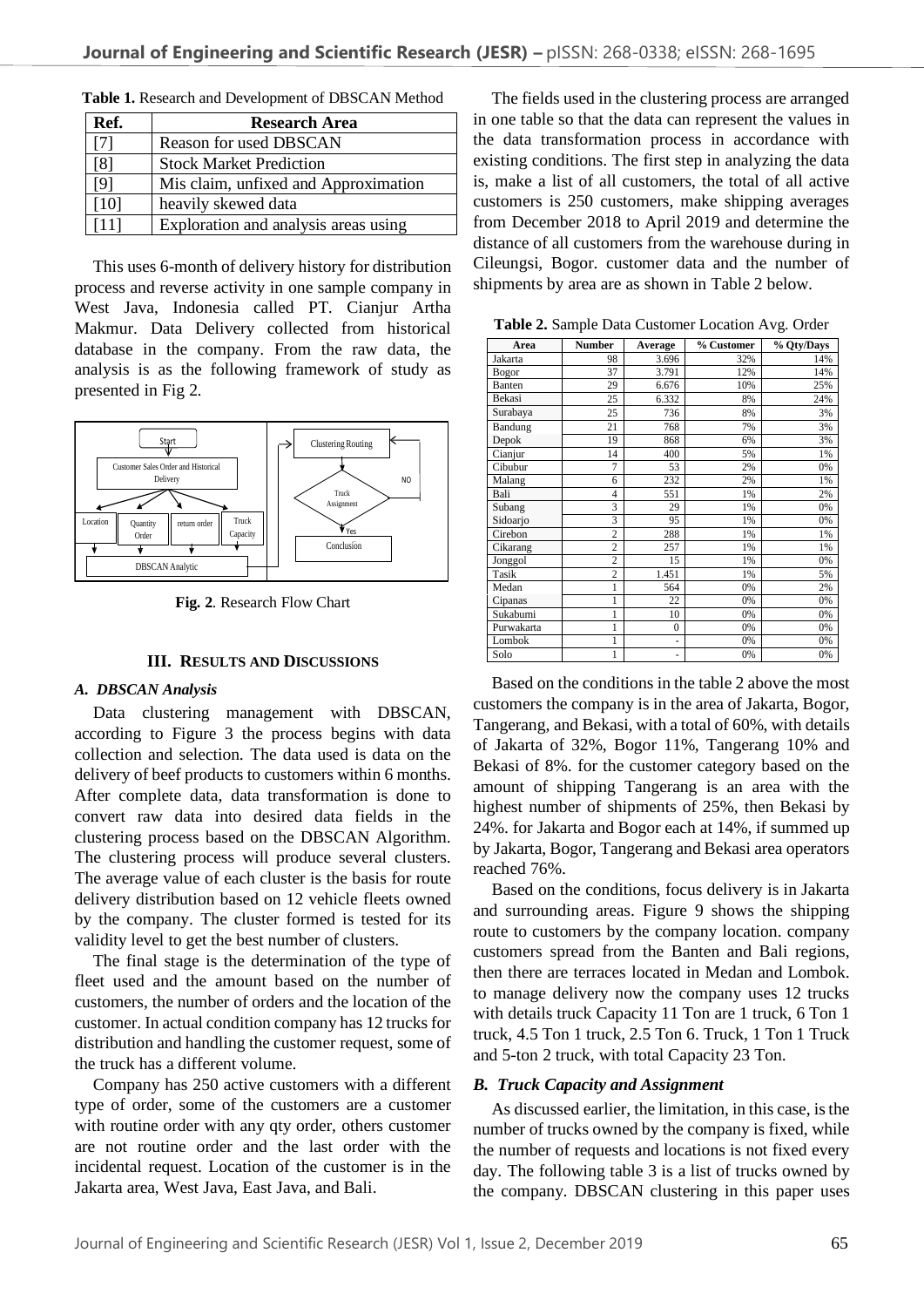MATLAB software. the total data used is 250 data which is the actual shipment from December 2018 to April 2019. to calculate the original data, a smaller scale is created by dividing the data into one thousand. The data used is customer location data that is calculated from the point of delivery of the meat warehouse in the Gandoang, Cileungsi district.

The second data used is the average number of shipments based on the request of each customer. the data entered into MATLAB software. After input data, in the software, we determine the value of epsilon and minpoints as a target.

The epsilon value used is 0.7 with minpoints 3. value of 0.7 indicates the distance of delivery trucks from a central warehouse in Cileungsi district. The minpoints are the minimum number of data at the epsilon radius. based on these conditions, the density of the number of shipments is average to the distance of the customer from the central warehouse. can be seen in the following Fig 4.



Based on Figure 4, 2 clusters are produced based on density and have 8 noise, as Fig 5.



**Fig.** 5. Epsilon =  $0.7$ , MinPts =  $4$ 

Based on Figure 5, 3 clusters are produced based on density and there is 9 noise. to maximize density the author tries to convert the minpoints data to 2 from these conditions resulting in 3 clusters and obtained 6 noise. with this condition, the smallest noise is 6 noise with epsilon 0.7 and min points 2, as presented on Fig 6.



### *C. Truck Assignment*

Based on epsilon values above 0.7 and minpoint 2, the truck is divided as follows, as on Table 3.

**Table 3.** Result of clustering

| N <sub>0</sub> | Cluster   | <b>Truck Assignments</b> | Area                                   |
|----------------|-----------|--------------------------|----------------------------------------|
|                | Cluster 1 | 2 truck                  | Banten (Tangerang, Serang and Cilegon) |
|                | Cluster 2 | 7 Truck                  | Jakarta, Bogor, Tangerang and Bekasi   |
|                | Cluster 3 | 2 Truck                  | Malang and Surabaya                    |
|                | Noise     | 1 Truck                  | Bali dan Unscheduled request or noise. |

Based on the conditions stated in the table above, the distribution of trucks based on clustering results is Cluster 1 total 2 trucks for the Banten area, namely the Tangerang area, Serang and Cilegon, this is consistent with the data that in total shipping this area accounts for 25% of the total shipment and 10% of the total number of customers. Cluster 2 totaling 7 trucks for Jakarta, Bekasi, Depok, Bogor, Karawang and Bandung district areas. This is in line with the number of total shipments that the area accounted for 59%.

#### **IV. CONCLUSIONS**

Clustering of beef delivery activities by using density-based clustering or DBSCAN on 250 active customers, the data used is the distance and location of customers from the central warehouse and the average amount of delivery to customers. the customer's location covers the island of Java which is spread from Cilegon Banten to Bali province. the results of clustering are using BDSCAN with epsilon 0.7 or the presence of customers at a radius of 7,000 km with the value of minpoints 2. With these conditions, 3 clusters are based on customer density and 6 noise. The next research is optimizing routing by considering the reverse logistics aspect. wherein the beef logistic industry this happens a lot, so when determining the needs of trucks to fulfill customer delivery requests must also consider the withdrawal capacity of unsold, or damaged products or products that must be withdrawn with various reasons. clustering with more complete parameters such as driver availability and shipping costs. besides Clustering is also done based on the shipping area for optimum routing delivery and **Assignments Area**<br> **Assignments Area**<br> **Example 1 Cluster 1 Cluster 1 Cluster 1 Cluster 1 Cluster E Cluster Cluster E Cluster E Cluster E Cluster Cluster E Cluster Cluster**